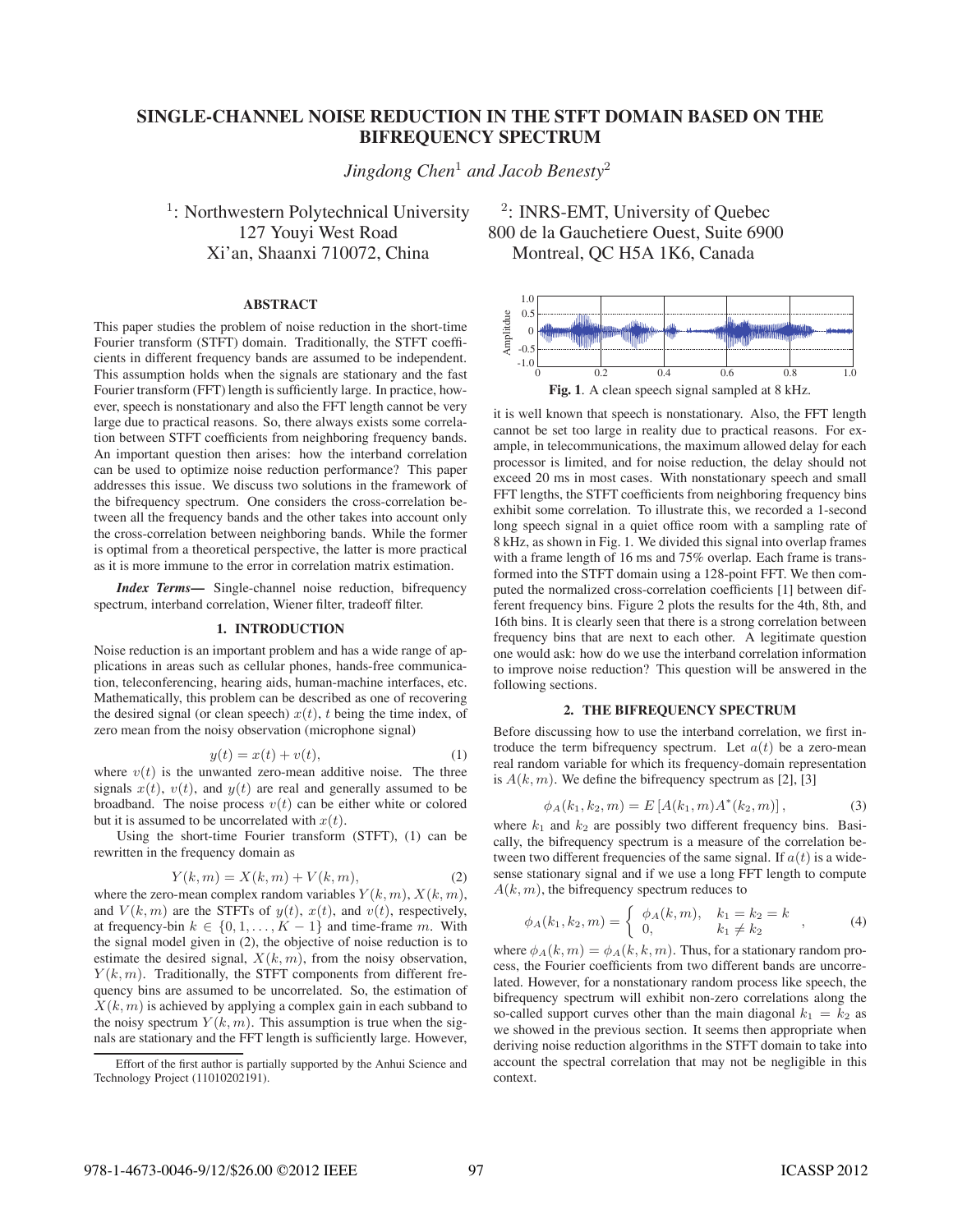

**Fig. 2**. The magnitude of the cross-correlation coefficients between: (a) the 4th and other frequency bins, (b) the 8th and other bins, (c) the 16th and other bins. The sampling rate is 8 kHz, the frame length is 16 ms (128 points), the FFT length is 128, and the overlapp is 75%.

## **3. THE OPTIMAL APPROACH**

Let us first consider to use the correlation among all the frequency bins. To do so, we concatenate the desired signal at all frequency bins in a vector of length  $K$ :

$$
\mathbf{x}(m) = [X(0, m) \ X(1, m) \ \cdots \ X(K-1, m)]^T, \qquad (5)
$$

where the superscript  $T$  denotes transpose. We can then estimate  $\mathbf{x}(m)$  with

$$
\mathbf{z}(m) = \mathbf{H}(m)\mathbf{y}(m),\tag{6}
$$

where

$$
\mathbf{H}(m) = \begin{bmatrix} \mathbf{h}_0^H(m) \\ \mathbf{h}_1^H(m) \\ \vdots \\ \mathbf{h}_{K-1}^H(m) \end{bmatrix}
$$
(7)

is a square filtering matrix of size  $K \times K$ , the superscript  $^H$  denotes transpose-conjugate,  $h_k(m)$ ,  $k = 0, 1, ..., K - 1$  are FIR filters of length K, and  $y(m)$  is defined in a similar way to  $x(m)$ . We can rewrite (6) as

$$
\mathbf{z}(m) = \mathbf{H}(m) \left[ \mathbf{x}(m) + \mathbf{v}(m) \right] = \mathbf{x}_{\text{fd}}(m) + \mathbf{v}_{\text{rn}}(m), \quad (8)
$$

where  $\mathbf{v}(m)$  is defined similarly to  $\mathbf{x}(m)$ ,

$$
\mathbf{x}_{\text{fd}}(m) = \mathbf{H}(m)\mathbf{x}(m) \tag{9}
$$

is the filtered desired signal vector, and

$$
\mathbf{v}_{\rm rn}(m) = \mathbf{H}(m)\mathbf{v}(m) \tag{10}
$$

is the residual noise signal vector.

The correlation matrix of  $z(m)$  is then

$$
\Phi_{\mathbf{z}}(m) = E\left[\mathbf{z}(m)\mathbf{z}^{H}(m)\right] = \mathbf{H}(m)\Phi_{\mathbf{y}}(m)\mathbf{H}^{H}(m)
$$

$$
= \mathbf{H}(m)\Phi_{\mathbf{x}}(m)\mathbf{H}^{H}(m) + \mathbf{H}(m)\Phi_{\mathbf{v}}(m)\mathbf{H}^{H}(m), \quad (11)
$$

where

$$
\Phi_{\mathbf{y}}(m) = \begin{bmatrix}\n\phi_{Y}(0, m) & \phi_{Y}(0, 1, m) & \cdots & \phi_{Y}(0, K-1, m) \\
\phi_{Y}(1, 0, m) & \phi_{Y}(1, m) & \cdots & \phi_{Y}(1, K-1, m) \\
\vdots & \vdots & \ddots & \vdots \\
\phi_{Y}(K-1, 0, m) & \phi_{Y}(K-1, 1, m) & \cdots & \phi_{Y}(K-1, m)\n\end{bmatrix},
$$

and  $\Phi$ **x**(m) and  $\Phi$ **v**(m) are the correlation matrices of **x**(m) and **, respectively. We see now that the spectral correlation is taken** into account in the estimator  $z(m)$ . If the spectral correlation is negligible for both the speech and noise, then all three correlation matrices  $\Phi_{\mathbf{y}}(m)$ ,  $\Phi_{\mathbf{x}}(m)$ , and  $\Phi_{\mathbf{v}}(m)$  are diagonal and this approach is identical to the noise reduction with a gain as explained in [1].

The error signal vector between the estimated and desired sig-

nals is

$$
\mathbf{e}(m) = \mathbf{z}(m) - \mathbf{x}(m) = \mathbf{H}(m)\mathbf{y}(m) - \mathbf{x}(m), \quad (12)
$$

which can also be written as the sum of two orthogonal error signal vectors:

$$
\mathbf{e}(m) = \mathbf{e}_{d}(m) + \mathbf{e}_{r}(m), \qquad (13)
$$

where

$$
\mathbf{e}_{d}(m) = \left[\mathbf{H}(m) - \mathbf{I}_{K}\right] \mathbf{x}(m) \tag{14}
$$

is the speech distortion due to the filtering matrix,  $\mathbf{I}_K$  is the identity matrix of size  $K \times K$ , and

$$
\mathbf{e}_r(m) = \mathbf{H}(m)\mathbf{v}(m) \tag{15}
$$

represents the residual noise.

Having defined the error signal, we can now write the fullband MSE criterion:

$$
J\left[\mathbf{H}(m)\right] = \text{tr}\left\{E\left[\mathbf{e}(m)\mathbf{e}^H(m)\right]\right\}
$$

$$
= \text{tr}\left[\mathbf{\Phi}_{\mathbf{x}}(m)\right] - \text{tr}\left[\mathbf{H}(m)\mathbf{\Phi}_{\mathbf{y}}(m)\mathbf{H}^H(m)\right]
$$

$$
-\text{tr}\left[\mathbf{H}(m)\mathbf{\Phi}_{\mathbf{x}}(m)\right] - \text{tr}\left[\mathbf{\Phi}_{\mathbf{x}}(m)\mathbf{H}^H(m)\right], \quad (16)
$$

where tr<sup>[.]</sup> denotes the trace of a square matrix. Using the fact that  $E\left[\mathbf{e}_{d}(m)\mathbf{e}_{r}^{H}(m)\right] = \mathbf{0}_{K\times K}$ ,  $J\left[\mathbf{H}(m)\right]$  can be expressed as the sum of two other fullband MSEs, i.e.,

$$
J\left[\mathbf{H}(m)\right] = \text{tr}\left\{E\left[\mathbf{e}_{\text{d}}(m)\mathbf{e}_{\text{d}}^{H}(m)\right]\right\} + \text{tr}\left\{E\left[\mathbf{e}_{\text{r}}(m)\mathbf{e}_{\text{r}}^{H}(m)\right]\right\}
$$

$$
= J_{\text{d}}\left[\mathbf{H}(m)\right] + J_{\text{r}}\left[\mathbf{H}(m)\right]. \tag{17}
$$

Given the above MSEs, we can now derive important optimal filtering matrices.

## **3.1. Wiener**

If we differentiate the fullband MSE criterion,  $J[\mathbf{H}(m)]$ , with respect to  $H(m)$  and equate the result to zero, we find the Wiener filtering matrix

$$
\mathbf{H}_{\mathbf{W}}(m) = \mathbf{\Phi}_{\mathbf{x}}(m)\mathbf{\Phi}_{\mathbf{y}}^{-1}(m) = \mathbf{I}_K - \mathbf{\Phi}_{\mathbf{v}}(m)\mathbf{\Phi}_{\mathbf{y}}^{-1}(m),\qquad(18)
$$

which is identical to the one derived in [4], [5]. This matrix depends only on the second-order statistics of the noisy and noise signals.

If the spectral correlation of the signals can be neglected, then  $\mathbf{H}_{\mathrm{W}}(m)$  is a diagonal matrix whose components are the Wiener gains [1], [6].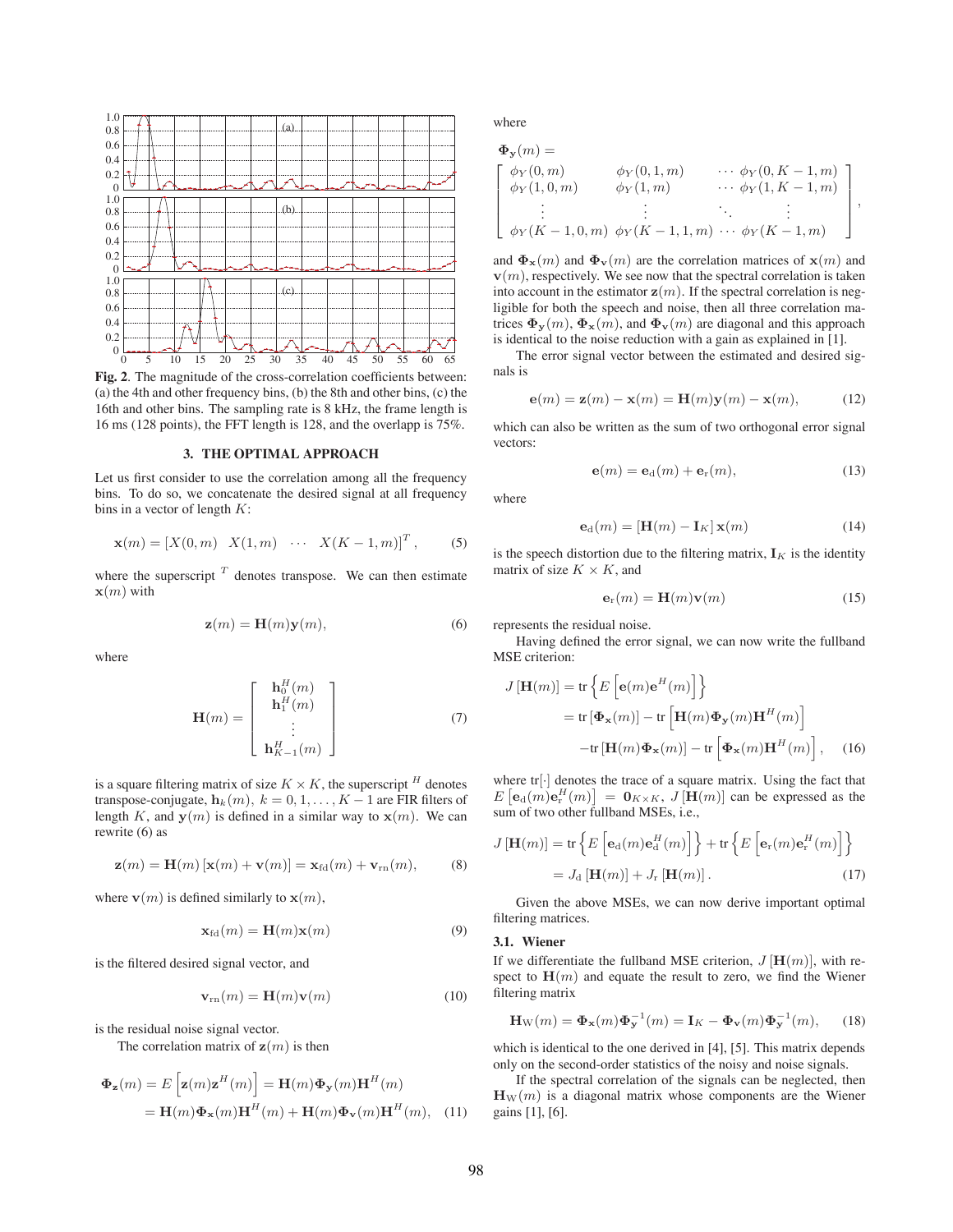### **3.2. Tradeoff**

In the tradeoff approach, we minimize the MSE of speech distortion with the constraint that the residual noise level is smaller than that of the noise in the original noisy signal. Mathematically, this is equivalent to [6]

$$
\min_{\mathbf{H}(m)} J_{\mathrm{d}}\left[\mathbf{H}(m)\right] \text{ subject to } J_{\mathrm{r}}\left[\mathbf{H}(m)\right] = \beta \mathrm{tr}\left[\mathbf{\Phi}_{\mathbf{v}}(m)\right], \quad (19)
$$

where  $0 < \beta < 1$  to insure that we get some noise reduction. By using a Lagrange multiplier,  $\mu \geq 0$ , to adjoin the constraint to the cost function and assuming that the matrix  $\Phi_{\mathbf{x}}(m) + \mu \Phi_{\mathbf{v}}(m)$  is invertible, we easily deduce the tradeoff filtering matrix

$$
\mathbf{H}_{\mathrm{T},\mu}(m) = \mathbf{\Phi}_{\mathbf{x}}(m) \left[ \mathbf{\Phi}_{\mathbf{x}}(m) + \mu \mathbf{\Phi}_{\mathbf{v}}(m) \right]^{-1}.
$$
 (20)

For  $\mu = 1$ , we get the Wiener filtering matrix. For  $\mu = 0$ , we see that  $\mathbf{H}_{\mathrm{T},0}(m) = \mathbf{I}_K$ . For  $\mu$  greater or smaller than 1, we obtain a filtering matrix that reduces more or less noise than the Wiener filtering matrix.

#### **4. A SUBOPTIMAL APPROACH**

We discussed in the previous section two optimal filtering matrices that exploit the correlation among all the frequency bins. While they are optimal from a theoretical perspective, these filters have some practical drawbacks. First, to implement these filters, we need to compute the inverse of a  $K \times K$  matrix for each time frame, which is computationally very expensive as  $K$  is usually large. Second, we need a large number of signal frames ( $> K$ ) to estimate the correlation matrices  $\Phi_{\mathbf{v}}(m)$ ,  $\Phi_{\mathbf{v}}(m)$ , and  $\Phi_{\mathbf{x}}(m)$ ; otherwise, they would be either rank deficient or ill conditioned. When a large number of frames are used, the estimates of these matrices would not follow the true statistics of the nonstationary speech signal, causing degradation in noise-reduction performance. As shown in Section 1, correlation only exists between neighboring frequency bins and there is not much correlation between distant bins. Given this, we discuss a suboptimal yet more practical approach in this section that considers correlation between only neighboring frequency bins. So, instead of estimating  $\mathbf{x}(m)$  from the noisy vector  $\mathbf{y}(m)$ , we now estimate  $X(k, m)$  on a sample basis, i.e.,

$$
Z(k,m) = \mathbf{h}_k^{\prime H}(m)\mathbf{y}_k(m),\tag{21}
$$

where

$$
\mathbf{y}_k(m) = \begin{bmatrix} Y(k - K_k^-, m) & \cdots & Y(k - 1, m) & Y(k, m) \\ Y(k + 1, m) & \cdots & Y(k + K_k^+, m) \end{bmatrix}^T
$$
 (22)

is a vector of length  $K_k^- + K_k^+ + 1 \ll K$ ,  $K_k^-$  and  $K_k^+$  are, respectively, the numbers of samples before and after the kth bin that are used to estimate  $X(k, m)$ , and  $h'_{k}(m)$  is an FIR filter of length  $K_k^- + K_k^+ + 1.$ 

Apparently, we can rewrite (21) as

$$
Z(k, m) = \mathbf{h}_k^{'H}(m) [\mathbf{x}_k(m) + \mathbf{v}_k(m)]
$$
  
=  $X_{\text{fd}}(k, m) + V_{\text{rn}}(k, m),$   
where  $\mathbf{x}_k(m)$  and  $\mathbf{v}_k(m)$  are defined similarly to  $\mathbf{y}_k(m)$ , (23)

$$
X_{\text{fd}}(k,m) = \mathbf{h}_{k}^{\prime H}(m)\mathbf{x}_{k}(m) \tag{24}
$$

is the filtered desired signal at the frequency-bin  $k$  and time-frame m, and

$$
V_{\rm rn}(k,m) = \mathbf{h}_k^{\prime H}(m)\mathbf{v}_k(m) \tag{25}
$$

is the residual noise.

It is easy to check that the two terms  $X_{\text{fd}}(k,m)$  and  $V_{\text{rn}}(k,m)$ are uncorrelated. So, the variance of  $Z(k, m)$  is

$$
\phi_Z(k, m) = \phi_{X_{\text{fd}}}(k, m) + \phi_{V_{\text{rn}}}(k, m), \tag{26}
$$

where

$$
\phi_{X_{\text{fd}}}(k,m) = E\left[|X_{\text{fd}}(k,m)|^2\right] = \mathbf{h}_k^{\prime H}(m)\Phi_{\mathbf{x}_k}(m)\mathbf{h}_k'(m),\tag{27}
$$

$$
\phi_{V_{\rm rn}}(k,m) = \mathbf{h}_k^{\prime H}(m)\boldsymbol{\Phi}_{\mathbf{v}_k}(m)\mathbf{h}_k'(m),\tag{28}
$$

and  $\Phi_{\mathbf{x}_k}(m)$  and  $\Phi_{\mathbf{v}_k}(m)$  are the correlation matrices of  $\mathbf{x}_k(m)$ and  $\mathbf{v}_k(m)$ , respectively.

Following the same line of ideas of the previous section, we can define the error signal between the estimated and desired signals as

$$
e(k,m) = Z(k,m) - X(k,m)
$$
  
=  $e_d(k,m) + e_r(k,m)$ , (29)

where

$$
e_{\rm d}(k,m) = X_{\rm fd}(k,m) - X(k,m) \tag{30}
$$

is the speech distortion due to the filter and

$$
e_{\rm r}(k,m) = V_{\rm rn}(k,m) \tag{31}
$$

represents the residual noise.

Given the above error signal, we can now write the narrowband MSE criterion:

$$
J\left[\mathbf{h}'_k(m)\right] = E\left[|e(k,m)|^2\right] = J_\mathrm{d}\left[\mathbf{h}'_k(m)\right] + J_\mathrm{r}\left[\mathbf{h}'_k(m)\right],\tag{32}
$$

where

$$
J_{\rm d}\left[\mathbf{h}'_k(m)\right] = E\left[|e_{\rm d}(k,m)|^2\right] \tag{33}
$$

and

$$
J_{\rm r}\left[\mathbf{h}'_k(m)\right] = E\left[|e_{\rm r}(k,m)|^2\right] = \phi_{V_{\rm rn}}(k,m). \tag{34}
$$

#### **4.1. Wiener**

The Wiener filter can be derived by taking the gradient of the narrowband MSE,  $J[\mathbf{h}'_k(m)]$ , with respect to  $\mathbf{h}'_k(m)$  and equating the result to zero:

$$
\mathbf{h}'_{k,\mathbf{W}}(m) = \mathbf{\Phi}_{\mathbf{y}_k}^{-1}(m)\mathbf{\Phi}_{\mathbf{x}_k}(m)\mathbf{i}_{K_k^-+1}
$$

$$
= \left[\mathbf{I} - \mathbf{\Phi}_{\mathbf{y}_k}^{-1}(m)\mathbf{\Phi}_{\mathbf{v}_k}(m)\right]\mathbf{i}_{K_k^-+1},
$$
(35)

where  $\mathbf{\Phi}_{\mathbf{y}_k}(m)$  is the correlation matrix of  $\mathbf{y}_k(m)$ , **I** is the identity matrix of size  $(K_k^- + K_k^+ + 1) \times (K_k^- + K_k^+ + 1)$ , and  $\mathbf{i}_{K_k^- + 1}$  is the  $(K_k^- + 1)$ th column of **I**.

#### **4.2. Tradeoff**

Similarly to the optimal approach in Section 3, we can obtain a tradeoff filter by minimizing the MSE of speech distortion with the constraint that the residual noise level is smaller than that of the noise in the original noisy signal. Mathematically, this can be written as

$$
\min_{\mathbf{h}'_k(m)} J_{\mathbf{d}} \left[ \mathbf{h}'_k(m) \right] \text{ subject to } J_{\mathbf{r}} \left[ \mathbf{h}'_k(m) \right] = \beta_k \phi_V(k, m), \tag{36}
$$

where  $0 < \beta_k < 1$  is a frequency-dependent constant to insure that we get some noise reduction. By using a Lagrange multiplier,  $\mu_k \geq 0$ , to adjoin the constraint to the cost function and assuming that the matrix  $\mathbf{\Phi}_{\mathbf{x}_k} + \mu_k \mathbf{\Phi}_{\mathbf{v}_k}(m)$  is invertible, we can deduce the tradeoff filter

$$
\mathbf{h}_{k,\mathrm{T},\mu_k}'(m) = \left[\mathbf{\Phi}_{\mathbf{x}_k}(m) + \mu_k \mathbf{\Phi}_{\mathbf{v}_k}(m)\right]^{-1} \mathbf{\Phi}_{\mathbf{x}_k}(m) \mathbf{i}_{K_k^- + 1}. \tag{37}
$$

If  $\mu_k = 1$ , we get the Wiener filter. When  $\mu_k = 0$ , we see that  $\mathbf{h}'_{k,\mathrm{T},\mu_k}(m) = \mathbf{i}_{K_k^- + 1}$ . For  $\mu_k$  greater or smaller than 1, we obtain a filter that reduces more or less noise than the Wiener filter.